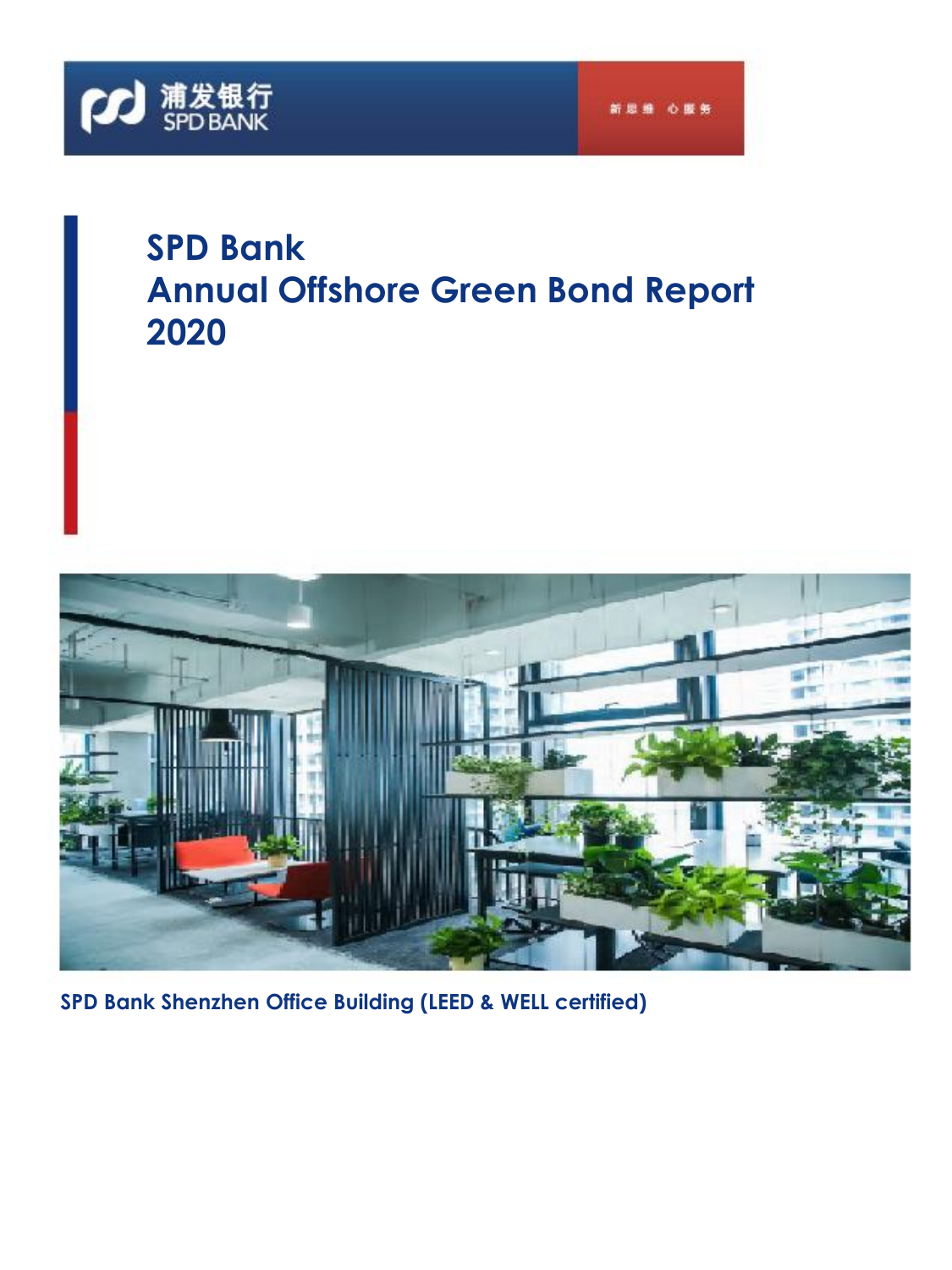

#### **Background**

- Shanghai Pudong Development Bank ("SPD Bank" or the "Bank") is a joint stock commercial bank with nationwide presence, founded in 1993. Just 26 years later, it is ranked the 24th place among the "Top 1,000 Global Banks" in 2019 by The Banker and the 216th place among the "Fortune Global 500" in 2019. The Bank upholds the core values of "Practising integrity and striving for excellence", and remains committed to innovative development and serving the real economy. While supporting and benefiting from the rapid development of the Chinese economy, SPDB has made the substantive leaps forward from a small-to-medium bank to a medium-to-large bank, and from a traditional commercial bank who merely served as a fund intermediary to a financial group capable of rendering a full package of financial services.
- SPDB is fully committed to corporate citizenship and fulfilling its social responsibility. Over the years, SPDB received several awards granted by the China Banking Association, such as Excellent Charity Project of the Year, Best CSR Green Finance of the Year and Best Outlet for Special CSR Contribution of the Year, to name but a few.

#### **SPD Bank's Inaugural International Green Bond – Transaction highlights**

| <b>Issuer</b>          | Shanghai Pudong Development Bank ("SPD Bank")                                                                                                                                                                                                                                                                                 |  |  |
|------------------------|-------------------------------------------------------------------------------------------------------------------------------------------------------------------------------------------------------------------------------------------------------------------------------------------------------------------------------|--|--|
| <b>Issue Date</b>      | 24th October 2019                                                                                                                                                                                                                                                                                                             |  |  |
| Tenor                  | 3 years                                                                                                                                                                                                                                                                                                                       |  |  |
| Currency and Size      | USD 300 million                                                                                                                                                                                                                                                                                                               |  |  |
| <b>Issuer rating</b>   | Baa2 / BBB / BBB (Moody's / S&P / Fitch)                                                                                                                                                                                                                                                                                      |  |  |
| Coupon                 | 3mL+70bps                                                                                                                                                                                                                                                                                                                     |  |  |
| <b>External Review</b> | Second Party Opinion from Sustainalytics and Climate Bond Certified from the Climate Bonds<br>Initiative ("CBI)                                                                                                                                                                                                               |  |  |
| Key Highlights         | This is the first Low Carbon City Themed Green Bond issued by a Chinese commercial bank.<br>The Green Bond has a strong focus to support clean transportation and green buildings within<br>Tier 1 and Tier 2 cities in China, facilitating the much-needed green and sustainable<br>development alongside rapid urbanization |  |  |

#### **Investor Breakdown by Geography Investor Breakdown by Type**





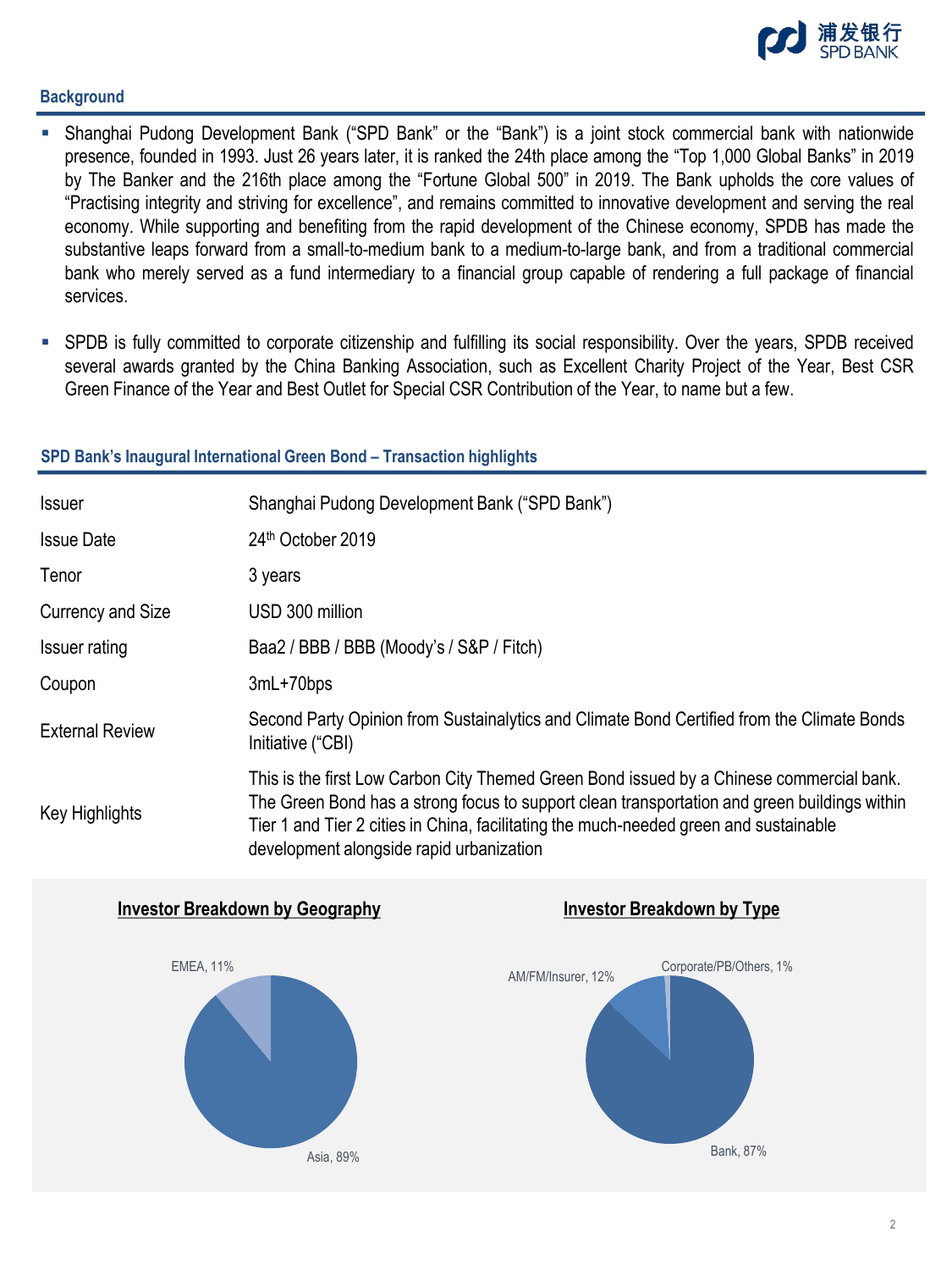

 As of 24 October 2020, the proceeds of the 2019 SPD Bank USD 300 million Green Bond has been fully allocated. Allocation information by type of project and sector are as follows:



| <b>Eligible Green Asset</b><br>Category | Number of<br>projects | <b>Projects Description</b>                                                                                                | Amount<br><b>Allocated</b><br>(CNY) | <b>Amount Allocated</b><br>(USD equ.) $*$ | $%$ of<br><b>Total</b> |
|-----------------------------------------|-----------------------|----------------------------------------------------------------------------------------------------------------------------|-------------------------------------|-------------------------------------------|------------------------|
| <b>Clean Transportation</b>             | 8                     | 7 electric rail transportation<br>projects, 1 electric taxi<br>procurement project                                         | 1.169 billion                       | 166 million                               | 55%                    |
| Green Building                          | 3                     | All of the 3 new buildings have<br>obtained Chinese Green<br><b>Building Evaluation Label - 3</b><br>Stars (highest level) | 0.944 billion                       | 134 million                               | 45%                    |
| Total                                   | 13                    |                                                                                                                            | 2.114 billion                       | 300 million                               | 100%                   |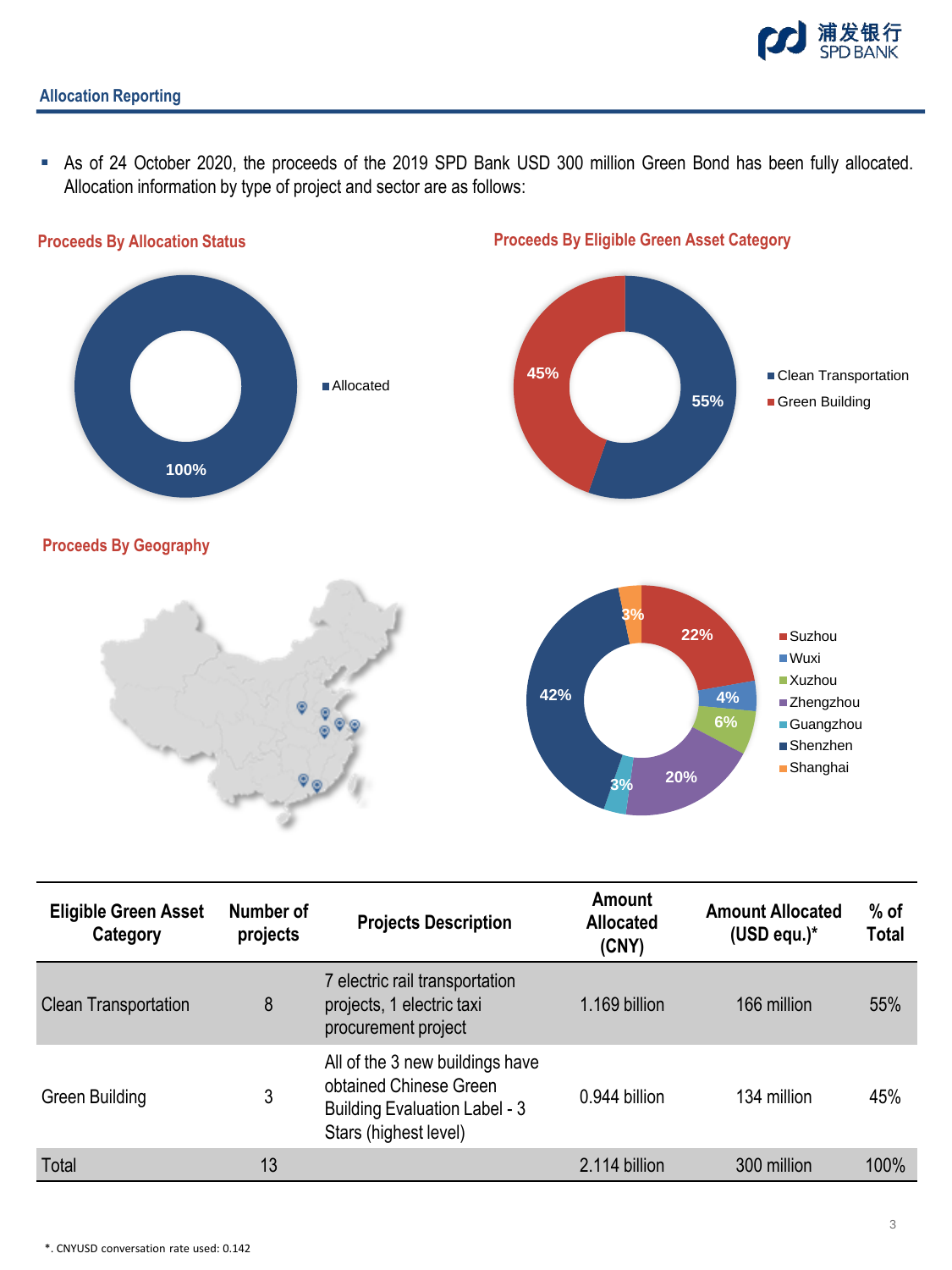

## **Impact Reporting**

 The expected environmental benefits of the Eligible Green Assets financed are aggregated by category and reported as below:

| <b>Eligible Green</b><br><b>Asset Categories</b> | Sub-categories            | <b>Number of projects</b> | <b>Expected Environmental Output / Benefits</b>                                                                                                                                                             |
|--------------------------------------------------|---------------------------|---------------------------|-------------------------------------------------------------------------------------------------------------------------------------------------------------------------------------------------------------|
| Clean<br>Transportation                          | Electric railway projects |                           | Total length of tracks built: 201.427 km<br>Expected total daily passengers: 3.4 million<br>Estimated total greenhouse gas emission avoided:<br>6,859,277,830 kg/year*                                      |
|                                                  | Electric vehicles         |                           | Number of electric vehicle purchased: 1,300                                                                                                                                                                 |
| <b>Green Building</b>                            |                           | 3                         | All three buildings have obtained Chinese Green<br><b>Building Evaluation Label - 3 Stars</b><br>Building energy efficiency ratio: 50-53%<br>Total area of certified green building: 966,800 m <sup>2</sup> |
| Total                                            |                           | 11                        |                                                                                                                                                                                                             |

## **Project Highlights**



## **Eligible Green Asset Category Green Building Location Guangdong, China Project Description**

- 4 line with the Bank's access requirements for operating This financial center is located in the center of Shenzhen Bay CBD, with convenient transportation. The pedestrian street will be put into use, and the total commercial volume will exceed 1.52 million square meters. It is in property loan products and is a high-quality asset in the core business area of Shenzhen.
- The building has received a 3-star Green Building Label, the best performance rating in the scheme.



# **Eligible Green Asset Category Clean Transportation Location Henan, China**

## **Project Description**

- The project is a metro construction project consists of three lines, which connects urban and suburban districts in one of the major cities in China.
- The project is projected to reduce 1,383,414,744 kg greenhouse gas emission annually.
- The project complies with the environmental protection standards of the Ministry of Ecology and Environment of China for railway projects.

\*:For clean transportation projects, estimated greenhouse gas emission avoided is calculated based on the EIB Methodologies for the Assessment of Project GHG Emissions and Emission Variations version 11.1